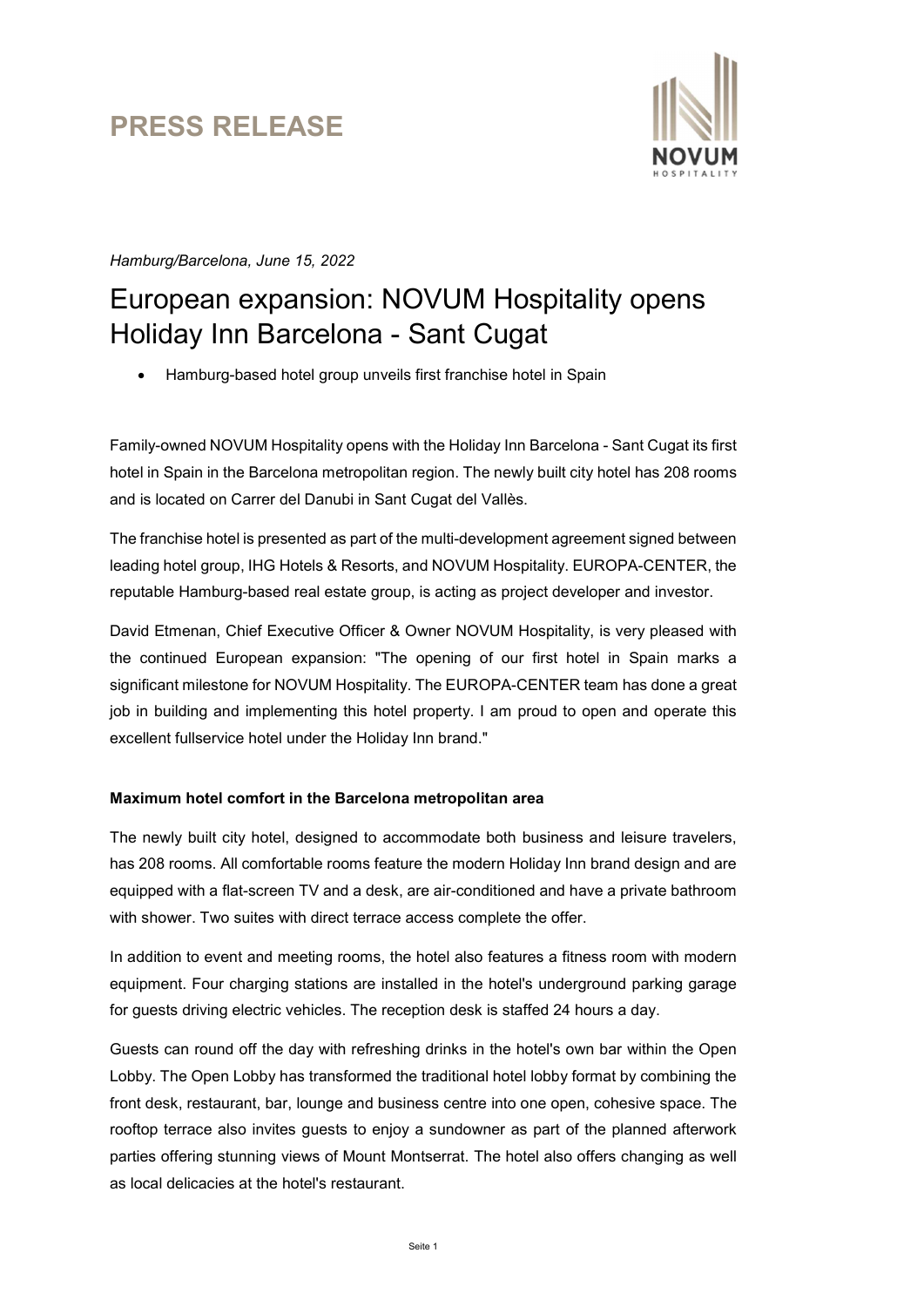A large shopping center is within easy walking distance of the hotel, as are several parks and the hiking area near the river Torrent-dels-Alous. Conveniently located, guests can reach downtown Barcelona, about 17 kilometers away, within 30 minutes by car or a 30-minute train ride.

The new hotel is managed by 51-year-old Marcos Marín, who has local experience, as general manager. The trained BA Hotel Manager previously held positions at The Gates Diagonal Barcelona Hotel and the H10 Punta Negra Resort hotel chain, among others.

#### Success-proven franchise partnership

The planned Holiday Inn will launch under the Multi Development Agreement signed between IHG Hotels & Resorts and NOVUM Hospitality, "We are excited to be able to continue our long-standing partnership with NOVUM Hospitality and the opening of Holiday Inn Barcelona - Sant Cugat is a great addition to IHG's portfolio in Spain and an excellent representation of the brand," comments John Wright, Head of Mainstream Brand, EMEAA, IHG Hotels & Resorts. The agreement between the hotel groups includes a total of 20 hotel openings in the long term.

#### Long-standing project partner from Hamburg

Responsible for the project development and investment was the renowned real estate group EUROPA-CENTER. After the Essen-based the niu Cobbles, the Holiday Inn is the second project NOVUM Hospitality has realized together with the Hamburg-based company. "We would like to thank our Spanish team, especially Carlos Madrid, for implementing the project and handing it over to NOVUM Hospitality, a proven EUROPA-CENTER partner. As the first completed foreign project, the hotel marks the start of our further growth in Europe. On the property opposite, we are in the starting blocks to launch our key international project - the HIT EUROPA-CENTER Barcelona Sant Cugat with over 21,000 m² of office rental space," says Ralf-Jörg Kadenbach, CEO of EUROPA-CENTER AG.

#### Hotel contact

Holiday Inn Sant Cugat ∙ Carrer del Danubi 24∙ 08174 Sant Cugat del Vallès ∙ Barcelona, Spain Tel: + 34 936 091800 ∙ https://www.novum-hotels.com/hotel-holiday-inn-barcelona-sant-cugat

#### Press contact

NOVUM Hospitality ∙ Elena M.Jacobs ∙ An der Alster 63 ∙ 20099 Hamburg Tel: +49 40 600 808 191 ∙ presse@novum-hospitality.com ∙ www.novum-hospitality.com